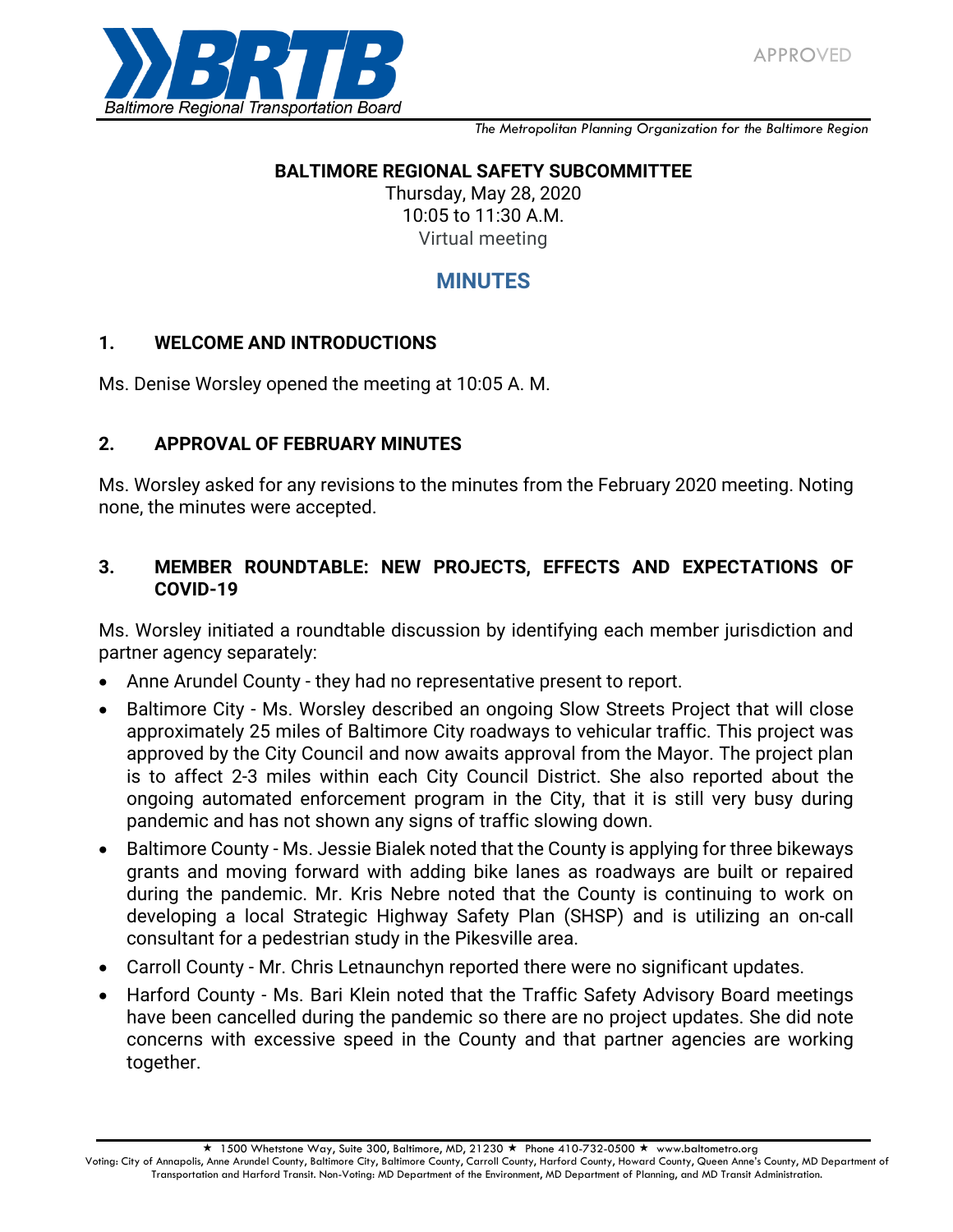- Howard County Mr. David Cookson reported that the County is nearly done drafting an SHSP (known as the Strategic Road Safety Plan - SRSP) and has sent a final version to Steering Committee partners for approval. Discussions are underway for next steps including public involvement and County Executive endorsement. He also noted that Howard County is working on more bikeways projects.
- Queen Anne's County Mr. Steve Cohoon shared that traffic counters placed at the Chesapeake Bay Bridge and at the U.S. 50/301 interchange have shown interesting trends throughout this state of emergency. During the pandemic, based on data from those counters, the highway traffic dropped  $\sim$  50% during the week and  $\sim$  60-70% on the weekends. He also shared that the County Department of Public Works has developed traffic reports for the Board of County Commissioners and those are available online.
- $\bullet$  Baltimore Metropolitan Council Ms. Bala Akundi began with participation by Ms. Kenna Williams Swift from the Sherry Matthews Group. They presented information on the regional Look Alive pedestrian and bicycle safety program. They noted that some planned education and enforcement efforts for Look Alive were postponed due to the pandemic, but will resume in early June. This presentation also included information about the related pedestrian safety law enforcement training program conducted with the Baltimore County Police Department.

## *[PowerPoint: 200528 LOOK ALIVE Campaign]*

- National Capital Region Transportation Planning Board (TPB) Mr. Jon Schermann shared how recent increases in traffic fatalities led to a safety study being conducted for the National Capital Region (Charles, Frederick, Montgomery, and Prince George's Counties and Washington D.C. and Northern Virginia). Progressive presentations from the analytical consultant have been provided to the TPB for the past several months. Key findings from the study identified higher proportions of unrestrained occupants, intersection crashes, and crashes along major arterials among fatal and serious injury crashes. Noting those trends and after conducting additional analyses, countermeasure recommendations will be made to the Board in June 2020 to improve traffic safety in the region. It is anticipated that the first year may have approximately \$250,000 in funding from jurisdictional partners to begin implementing those countermeasures.
- Maryland Department of Transportation Motor Vehicle Administration's Highway Safety Office (MHSO) - Ms. Christina Utz shared that the review of grant proposals for FY 2021 have been completed. Ms. Utz also shared that a highway safety seminar series has been occurring throughout the two pandemic months and the office plans to continue that series for the remainder of the state of emergency and beyond. Information about those webinar is available from MHSO, please contact Ms. Cindy Burch at BMC if you would like to be added to the distribution list. Ms. Utz noted that the session next week will include presentations from the University of Maryland, Baltimore and Wake Forest University project teams for the Crash Injury Research and Engineering Network (CIREN) project. She also explained that MHSO is working with a new communications consultant to develop an all-encompassing campaign to address all SHSP Emphasis Areas. Finally, she reminded the group of the MHSO Law Enforcement Liaisons (LELs) and Partnerships, Resources & Outreach (PROs) program managers that are available and have been working locally throughout the pandemic. Mr. Doug Mowbray shared that the state is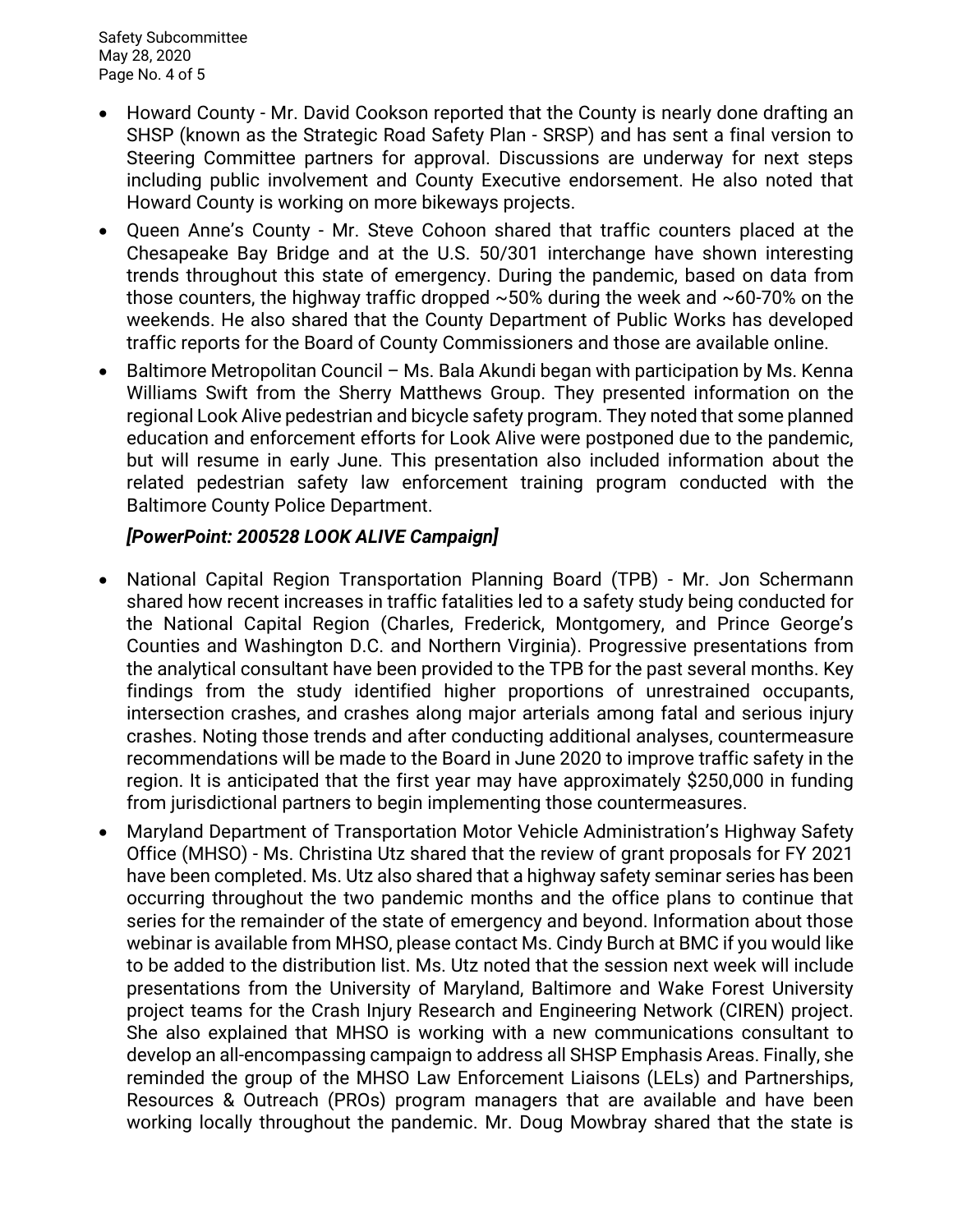updating the Maryland Strategic Highway Safety Plan as the current plan ends on December 31, 2020. He noted that the SHSP Emphasis Area Teams have been working with a consultant, Crash Core, using online means to stay on track to have a plan for Executive Council approval in the fall and be ready to implement in January 2021.

 Maryland Department of Health (MDH) - Ms. Tracy Whitman talked about the Kids in Safety Seats (KISS) program. Ms. Whitman shared a presentation about how they have transitioned a hands—on child passenger safety program to virtual platforms to prevent a lapse in education or safety. She also explained that, due to the MDH focus on COVID-19, most of the outreach has been done through grassroots efforts with partners and that is very much appreciated.

# *[PowerPoint: KISS Program]*

- Ms. Debbie Jennings from the Chesapeake Region Safety Council (CRSC) reminded the group that June is National Safety Month. The National Safety Council promotes the campaign with free safety materials and supporting social media efforts will be done in the CRSC territory. In addition, CRSC is asking for supporting organizations to light their buildings/offices in green as a reminder to the general public. She noted that several major institutions in the state and region have already been approached to do so. Ms. Jennings shared that the CRSC is now offering three versions of training courses (Virtual, Live, and Online) with the first Virtual Alive at 25 course occurring on June 15, 2020. She shared that CRSC has also been conducting a free virtual webinar series throughout the eight weeks of the pandemic thus far and information about those and other training offerings is available on the website [\(chesapeakesc.org\)](http://chesapeakesc.org/). Finally, she shared that the 31st Annual Chesapeake Region Safety Council Safety and Health Conference and Expo is still scheduled to be held in-person on Wednesday October 7, 2020 and will include vendors and safety presentations, including a discussion of and an outside demo on the DADSS (Driver Alcohol Detection System for Safety) system that has been implemented as a pilot in some state fleet vehicles. DADSS will be voluntarily offered as a safety option in new vehicles — like automatic braking, lane departure warning and other advanced driver assist vehicle technologies [\(https://www.dadss.org/\)](https://www.dadss.org/). Finally, Ms. Jennings shared that if organizations are interested, CRSC does offer free workplace safetyoriented in-person trainings on a regular basis, with more details shown on the training calendar section on the CRSC website. Most importantly, for any organization that is looking for support of safety programs, CRSC will share it with their contacts (safety professionals) that are in Maryland and surrounding states. Please send info to [Debbie@chesapeakesc.org.](mailto:Debbie@chesapeakesc.org)
- Maryland Department of Transportation State Highway Administration (MDOT SHA) Ms. Tina Regester shared that the state has enhanced the use of social media posts and free PSAs on radio stations to promote pedestrian safety and bike safety messages. She also noted that a new statewide pedestrian safety campaign launch is expected to take place in August. This new campaign will include a mascot and MDOT SHA will be announcing a 'Name the Mascot' contest in the near future.

# **4. OTHER BUSINESS**